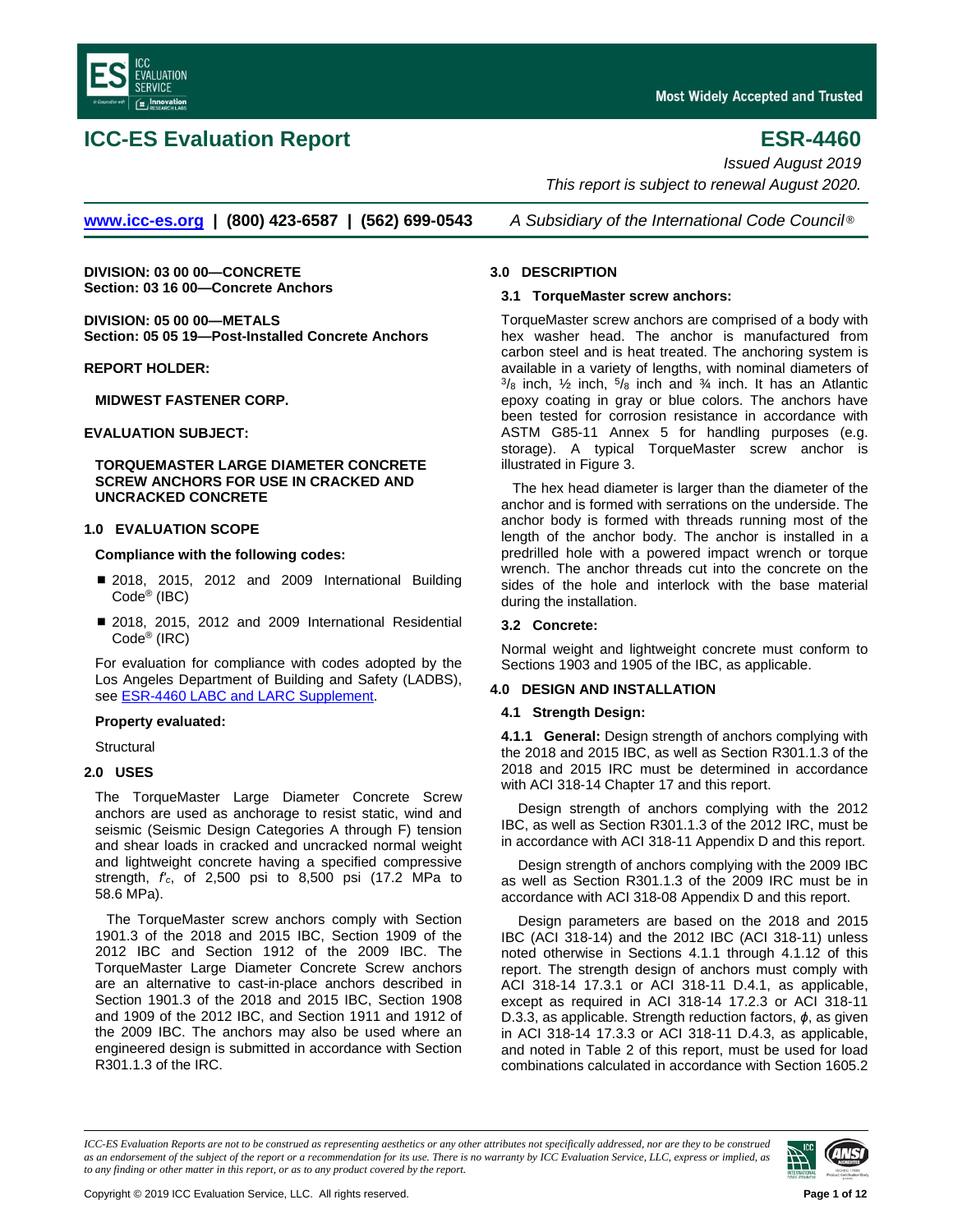of the IBC and Section 5.3 of ACI 318-14 or Section 9.2 of ACI 318-11, as applicable. Strength reduction factors, *ϕ*, as given in ACI 318-11 D.4.4 must be used for load combinations calculated in accordance with ACI 318-11 Appendix C.

The value of *f'c* used in the calculations must be limited to a maximum of 8,000 psi (55.2 MPa), in accordance with ACI 318-14 17.2.7 or ACI 318-11 D.3.7, as applicable.

**4.1.2 Requirements for Static Steel Strength in Tension,** *Nsa***:** The nominal static steel strength in tension must be calculated in accordance with ACI 318-14 17.4.1.2 or ACI 318-11 D.5.1.2, as applicable. The values for *Nsa* are given in Table 2 of this report. Strength reduction factors, *ϕ*, corresponding to brittle steel elements may be used for all TorqueMaster screw anchors.

**4.1.3 Requirements for Static Concrete Breakout Strength in Tension,** *Ncb* **and** *Ncbg***:** The nominal concrete breakout strength of a single anchor or group of anchors in tension, *Ncb* and *Ncbg*, respectively, must be calculated in accordance with ACI 318-14 17.4.2 or ACI 318-11 D.5.2, as applicable, with modifications as described in this section. The basic concrete breakout strength of a single anchor in tension,  $N_b$ , must be calculated in accordance with ACI 318-14 17.4.2.2 or ACI 318-11 D.5.2.2, as applicable, using the values of *hef* and *kcr* as given in Table 2 of this report. The nominal concrete breakout strength in tension, in regions where analysis indicates no cracking in accordance with ACI 318-14 17.4.2.6 or ACI 318-11 D.5.2.6, as applicable, must be calculated with the value of *ψc,N* = 1.0 and using the value of *kuncr* as given in Table 2 of this report.

**4.1.4 Requirements for Static Pullout Strength in Tension,** *Np***:** The nominal pullout strength of a single anchor, in accordance with ACI 318-14 17.4.3.1 and 17.4.3.2 or ACI 318-11 D.5.3.1 and D.5.3.2, as applicable, in cracked and uncracked concrete, *Np,cr* and *Np,uncr*, respectively, is given in Table 2 of this report. In lieu of ACI 318-14 17.4.3.6 or ACI 318-11 D.5.3.6, as applicable,  $\psi_{c,P}$  = 1.0 for all design cases. In accordance with ACI 318-14 17.4.3.2 or ACI 318-11 D.5.3.2, as applicable, the nominal pullout strength in cracked concrete must be adjusted by calculation according to the following equation:

$$
N_{p,frc} = N_{p,cr} \left(\frac{f r_c}{2,500}\right)^n
$$
 (lb, psi) (Eq-1)  
\n
$$
N_{p,frc} = N_{p,cr} \left(\frac{f r_c}{17.2}\right)^n
$$
 (N, MPa)

In regions where analysis indicates no cracking in accordance with ACI 318-14 17.4.3.6 or ACI 318-11 D.5.3.6, as applicable, the nominal pullout strength in tension must be calculated according to the following equation:

| $N_{p,frc} = N_{p,uncr} \left(\frac{f r_c}{2,500}\right)^n$ |  | $(lb, psi)$ $(Eq-2)$ |  |
|-------------------------------------------------------------|--|----------------------|--|
| $N_{p,frc} = N_{p,uncr} \left(\frac{f r_c}{17.2}\right)^n$  |  | (N, MPa)             |  |

n = normalization exponent given in Table 2.

Where values for *Np,cr* or *Np,uncr* are not provided in Table 2, the pullout strength in tension need not be evaluated.

**4.1.5 Requirements for Static Steel Strength in Shear,**  *Vsa***:** The nominal steel strength in shear, *Vsa*, in accordance with ACI 318-14 17.5.1.2 or ACI 318-11 D.6.1.2, as applicable, is given in Table 2 of this report and must be used in lieu of the value derived by calculation from ACI 318-14 Eq 17.5.1.2b or ACI 318-11 Eq D-29, as applicable. Strength reduction factors, *ϕ*, corresponding to

brittle steel elements may be used for the TorqueMaster screw anchors, as described in Table 2.

**4.1.6 Requirements for Static Concrete Breakout Strength in Shear,** *Vcb* **or** *Vcbg***:** The nominal concrete breakout strength in shear of a single anchor or group of anchors, *Vcb* or *Vcbg*, respectively, must be calculated in accordance with ACI 318-14 17.5.2 or ACI 318-11 D.6.2, as applicable, with modifications as provided in this section. The basic concrete breakout strength of a single anchor in shear, *Vb*, must be calculated in accordance with ACI 318-14 17.5.2.2 or ACI 318-11 D.6.2.2, as applicable, using values of *le* and *do* given in Table 2 of this report.

**4.1.7 Requirements for Static Concrete Pryout Strength in Shear,** *Vcp* **or** *Vcpg***:** The nominal static concrete pryout strength of a single anchor or group of anchors in shear, *Vcp* or *Vcpg*, respectively, must be calculated in accordance with ACI 318-14 17.5.3 or ACI 318-11 D.6.3, as applicable, modified by using the value of *kcp* provided in Table 2 of this report and the value of *Ncb* or *Ncbg* as calculated in accordance with Section 4.1.3 of this report.

### **4.1.8 Requirements for Seismic Design:**

**4.1.8.1 General:** For load combinations including seismic, the design must be performed in accordance with ACI 318- 14 17.2.3 or ACI 318-11 D.3.3, as applicable. Modifications to ACI 318-14 17.2.3 shall be applied under Section 1905.1.8 of the 2018 and 2015 IBC. For the 2012 IBC, Section 1905.1.9 shall be omitted. Modifications to ACI 318 (-08, -05) D.3.3 shall be applied under Section 1908.1.9 of the 2009 IBC, as applicable.

**4.1.8.2 Seismic Tension:** The nominal steel strength and the nominal concrete breakout strength for anchors in tension must be calculated in accordance with ACI 318-14 17.4.1 and 17.4.2 or ACI 318-11 D.5.1 and D.5.2, respectively, as applicable, as described in Sections 4.1.2 and 4.1.3 of this report. In accordance with ACI 318- 14 17.4.3.2 or ACI 318-11 D.5.3.2, as applicable, the appropriate value for pullout strength in tension for seismic loads, *Np,eq* may be adjusted by calculation for concrete strength in accordance with Eq-1 and section 4.1.4 whereby the value of *Np,cr* must be substituted with *Np,eq*.

**4.1.8.3 Seismic Shear:** The nominal concrete breakout strength and pryout strength for anchors in shear must be calculated according to ACI 318-14 17.5.2 and 17.5.3 or ACI 318-11 D.6.2 and D.6.3, respectively, as applicable, as described in Sections 4.1.6 and 4.1.7 of this report. In accordance with ACI 318-14 17.5.1.2 or ACI 318-11 D.6.1.2, as applicable, the appropriate value for nominal steel strength for seismic loads, *Vsa,eq* described in Table 2 must be used in lieu of *Vsa*.

**4.1.9 Requirements for Interaction of Tensile and Shear Forces:** For anchors or groups of anchors that are subject to the effects of combined tensile and shear forces, the design must be performed in accordance with ACI 318- 14 17.6 or ACI 318-11 D.7, as applicable.

**4.1.10 Requirements for Critical Edge Distance:** In applications where *c < cac* and supplemental reinforcement to control splitting of the concrete is not present, the concrete breakout strength in tension for uncracked concrete, calculated according to ACI 318-14 17.4.2 or ACI 318-11 D.5.2, as applicable, must be further multiplied by factor  $\psi_{cp,N}$  as given by the following equation:

$$
\psi_{cp,N} = \frac{c}{c_{ac}} \tag{Eq-3}
$$

where the factor  $\psi_{cp,N}$  need not be taken as less than *1.5hef* /  $c_{ac}$ . For all other cases,  $\psi_{cp,N}$  = 1.0. In lieu of ACI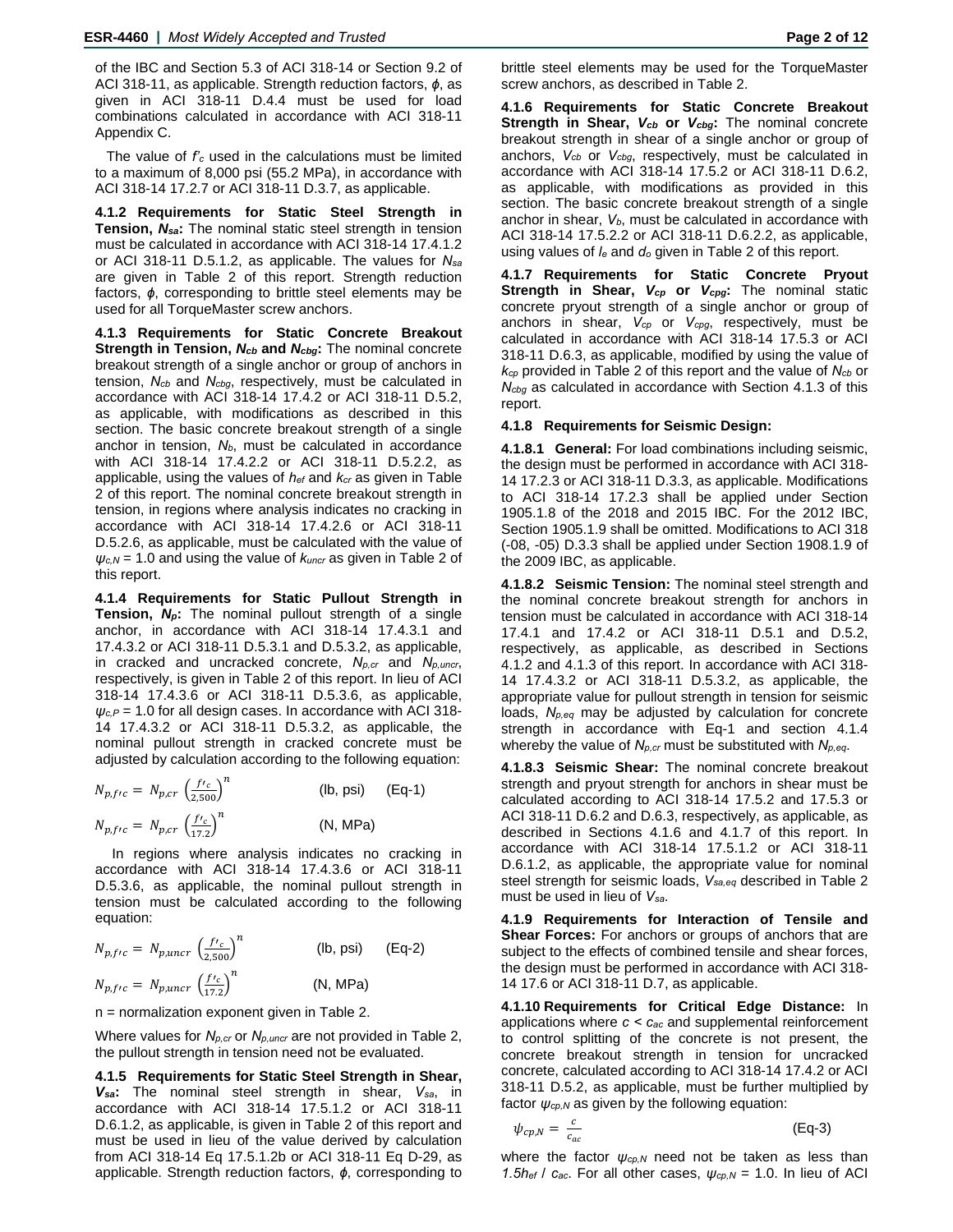318-14 17.7.6 or ACI 318-11 D.8.6, as applicable, values for the critical edge distance *cac* must be taken from Table 1 of this report.

**4.1.11 Requirements for Minimum Member Thickness, Minimum Anchor Spacing and Minimum Edge Distance:** In lieu of ACI 318-14 17.7.1 and 17.7.3 or ACI 318-11 D.8.1 and D.8.3, respectively, as applicable, values of *smin* and *cmin* as given in Table 1 of this report must be used. In lieu of ACI 318-14 17.7.5 or ACI 318-11 D.8.5, as applicable, minimum member thickness *hmin* as given in Table 1 of this report must be used.

**4.1.12 Lightweight Concrete:** For the use of anchors in lightweight concrete, the modification factor λ*<sup>a</sup>* equal to 0.8 $\lambda$  is applied to all values of  $\sqrt{f'}_c$  affecting  $N_n$  and  $V_n$ .

For ACI 318-14 (2018 and 2015 IBC), ACI 318-11 (2012 IBC) and ACI 318-08 (2009 IBC), λ shall be determined in accordance with the corresponding version of ACI 318.

### **4.2 Allowable Stress Design (ASD):**

**4.2.1 General:** Design values for use with allowable stress design load combinations calculated in accordance with Section 1605.3 of the IBC shall be established as follows:

| $T_{allowable,ASD} = \frac{\phi N_n}{\alpha}$ | $(Eq-4)$ |
|-----------------------------------------------|----------|
| $V_{allowable,ASD} = \frac{\phi V_n}{\phi}$   | $(Eq-5)$ |

where,

 $T_{\text{allowable,ASD}}$  = Allowable tension load (lbf or kN)

 $V_{\text{allowable,ASD}}$  = Allowable shear load (lbf or kN)

- $\phi$ N<sub>n</sub> = Lowest design strength of an anchor or anchor group in tension as determined in accordance with ACI 318 (-11, -08) Appendix D or ACI 318-14 Chapter 17 as applicable and 2018 and 2015 IBC Section 1905.1.8, 2009 IBC Section 1908.1.9 and Section 4.1 of this report, as applicable. For the 2012 IBC, Section 1905.1.9 shall be omitted.
- $\phi V_n$  = Lowest design strength of an anchor or anchor group in shear as determined in accordance with ACI 318 (-11, -08) Appendix D or ACI 318-14 Chapter 17 as applicable and 2018 and 2015 IBC Section 1905.1.8, 2009 IBC Section 1908.1.9 and Section 4.1 of this report, as applicable. For the 2012 IBC, Section 1905.1.9 shall be omitted.

α = Conversion factor calculated as a weighted average of the load factors for the controlling load combination. In addition, α shall include all appropriate factors to account for nonductile failure modes and required over-strength.

The requirements for member thickness, edge distance and spacing, described in this report, must apply. An example of allowable stress design values for illustrative purposes is shown in Table 3.

**4.2.2 Requirements for Interaction of Tensile and Shear Forces:** The interaction must be calculated and consistent with ACI 318-14 17.6 or ACI 318 (-11 and -08) D.7, as applicable, as follows:

For shear loads  $V_{\text{applied}} \leq 0.2V_{\text{allowable,ASD}}$ , the full allowable load in tension *Tallowable,ASD* may be taken.

For tension loads *Tapplied ≤ 0.2Tallowable,ASD,* the full allowable load in shear *Vallowable,ASD* may be taken.

For all other cases:

$$
\frac{T_{applied}}{T_{allowable,ASD}} + \frac{V_{applied}}{V_{allowable,ASD}} \le 1.2
$$
 (Eq-6)

### **4.3 Installation:**

Installation parameters are provided in Table 1 and in Figures 1 and 2 of this report. Anchors must be installed per the manufacturer's published instructions and this report. In case of conflict, this report governs. Anchor locations must comply with this report and the plans and specifications approved by the code official. Anchors must be installed in holes drilled into concrete using carbide-tipped drill bits complying with ANSI B212.15- 1994. The nominal drill diameter must be equal to the nominal diameter of the anchor. Prior to anchor installation, the hole must be cleaned in accordance with the manufacturer's published installation instructions. The minimum drilled hole depth hhole is given in Table 1. The anchor must be installed into the predrilled hole using a powered impact wrench or installed with a torque wrench until the proper nominal embedment depth is obtained. The maximum impact installation wrench torque, T<sub>impact,max</sub>, and maximum installation torque, Tinst.max for the manual torque wrench must be in accordance with Table 1.

TorqueMaster screw anchors are permitted to be loosened by a maximum of one full turn and retightened with a torque wrench or a powered impact wrench to facilitate fixture attachment or realignment. Complete removal and reinstallation of the anchor is not allowed.

### **4.4 Special Inspection:**

Periodic special inspection is required, in accordance with Section 1705.1.1 and Table 1705.3 of the 2018, 2015 or 2012 IBC, or section 1704.15 and Table 1704.4 of the 2009 IBC, as applicable. The special inspector must make periodic inspections during anchor installation to verify anchor type, anchor dimensions, concrete type, concrete compressive strength, hole dimensions, anchor spacing, edge distances, concrete thickness, anchor embedment, installation torque, maximum impact wrench torque rating and adherence to the manufacturer's published installation instructions. The special inspector must be present as often as required in accordance with the "statement of special inspection". Under the IBC, additional requirements as set forth in Sections 1705, 1706 and 1707 must be observed, where applicable.

### **5.0 CONDITIONS OF USE**

The TorqueMaster Large Diameter Concrete Screw anchors described in this report comply with, or are suitable alternatives to what is specified in, those codes listed in Section 1.0 of this report, subject to the following conditions:

- **5.1** Anchor sizes, dimensions and minimum embedment depths are as set forth in the tables of this report.
- **5.2** The anchors must be installed in accordance with the manufacturer's published installation instructions and this report, in cracked and uncracked normal weight and lightweight concrete having a specified compressive strength of  $f_c = 2,500$  psi to 8,500 psi (17.2 MPa to 58.6 MPa). In case of conflict between this report and the manufacturer's instructions, this report governs.
- **5.3** The values of *f'c* used for calculation purposes must not exceed 8,000 psi (55.1 MPa).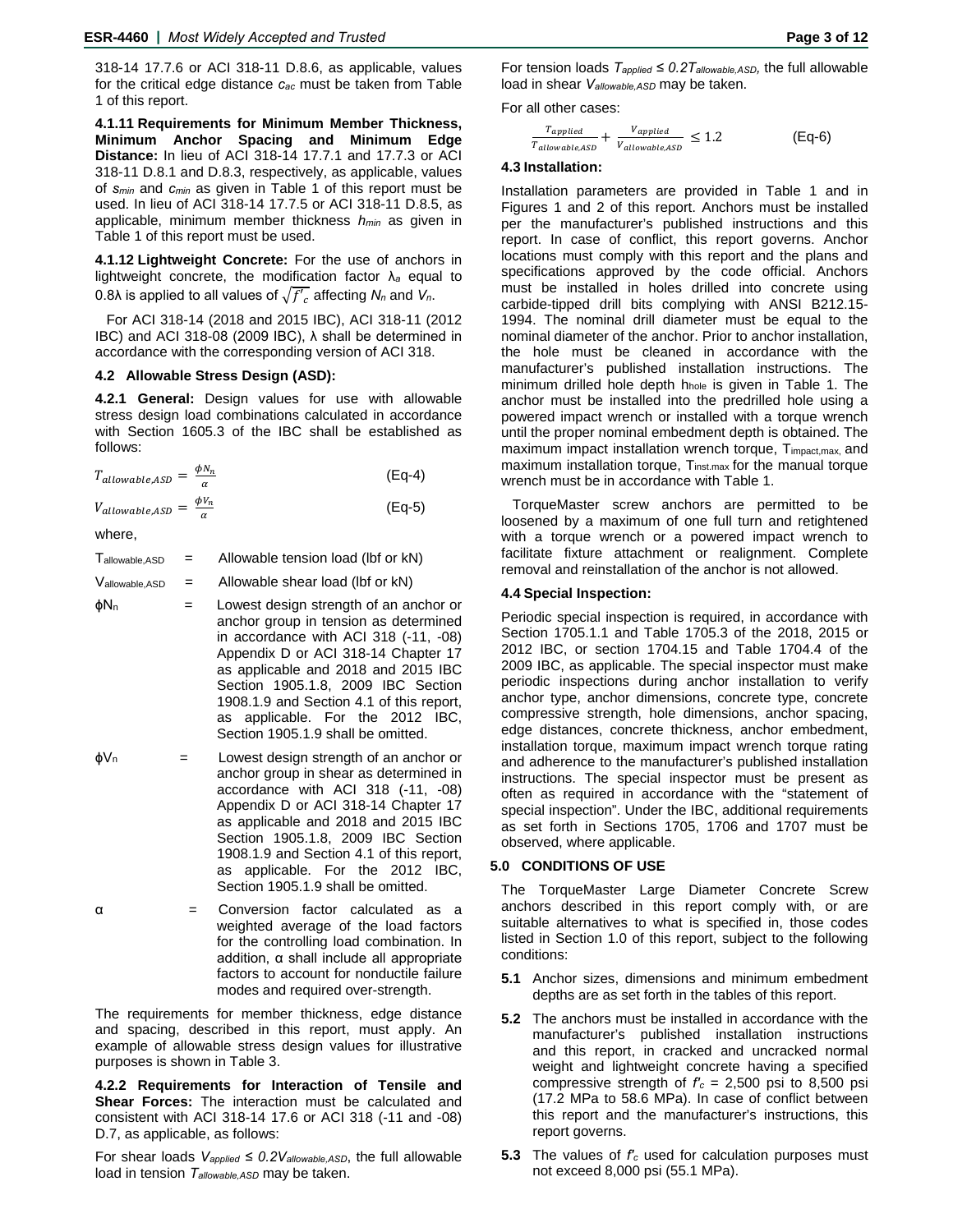- **5.4** The concrete shall have attained its minimum design strength prior to installation of the anchors.
- **5.5** Strength design values are established in accordance with Section 4.1 of this report.
- **5.6** Allowable stress design values are established in accordance with Section 4.2 of this report.
- **5.7** Anchor spacing and edge distance, as well as minimum member thickness, must comply with Table 1 of this report.
- **5.8** Prior to installation, calculations and details demonstrating compliance with this report must be submitted to the code official. The calculations and details must be prepared, signed and sealed by a registered design professional where required by the statutes of the jurisdiction in which the project is to be constructed.
- **5.9** Since an ICC-ES acceptance criteria for evaluating data to determine the performance of anchors subjected to fatigue or shock load is unavailable at this time, the use of these anchors under such conditions is beyond the scope of this report.
- **5.10** Anchors may be installed in regions of concrete where cracking has occurred or where analysis indicates cracking may occur  $(f_t > f_t)$ , subject to the conditions of this report.
- **5.11** Anchors may be used to resist short-term loading due to wind or seismic forces in locations designated as Seismic Design Categories A through F under the IBC, subject to the conditions of this report.
- **5.12** Anchors are not permitted to support fire-resistancerated construction. Where not otherwise prohibited by the code, anchors are permitted for installation in fireresistance-rated construction provided that at least one of the following conditions is fulfilled:
	- Anchors are used to resist wind or seismic forces only.
	- Anchors that support gravity load-bearing structural elements are within a fire-resistance-rated envelope or a fire-resistance-rated membrane, are<br>protected by approved fire-resistance-rated approved fire-resistance-rated materials, or have been evaluated for resistance to fire exposure in accordance with recognized standards.
- Anchors are used to support nonstructural elements.
- **5.13** Use of anchors is limited to dry, interior locations.
- **5.14** Anchors have been evaluated for reliability against brittle fracture and found not to be significantly sensitive to stress-induced hydrogen embrittlement
- **5.15** Special inspection must be provided in accordance with Section 4.4 of this report.
- **5.16** Anchors are manufactured by Ningbo Londex Industrial Co., Ltd., under an approved quality control program with inspections by ICC-ES.

## **6.0 EVIDENCE SUBMITTED**

- **6.1** Data in accordance with the ICC-ES Acceptance Criteria for Mechanical Anchors in Concrete Elements (AC193), dated October 2017 (editorially revised April 2018), which incorporates requirements in ACI 355.2- 07, for use in cracked and uncracked concrete.
- **6.2** Data in accordance with ASTM G85-11 Annex 5 for corrosion resistance.
- **6.3** Quality control documentation.

# **7.0 IDENTIFICATION**

- **7.1** The anchors are identified by packaging labeled with the evaluation report holder's name (Midwest Fastener Corp.) and address, anchor name, anchor size, and evaluation report number (ESR-4460). In addition, the anchors have the size (length identification mark and diameter) and company logo stamped on the head of each screw anchor. See Table 4 for length identification code system.
- **7.2** The report holder's contact information is the following:

**MIDWEST FASTENER CORP. 9031 SHAVER ROAD PORTAGE, MI 49024 (269) 327-6917 [www.fastenerconnection.com](http://www.fastenerconnection.com/) [saleshelp@mwf.net](mailto:saleshelp@mwf.net)**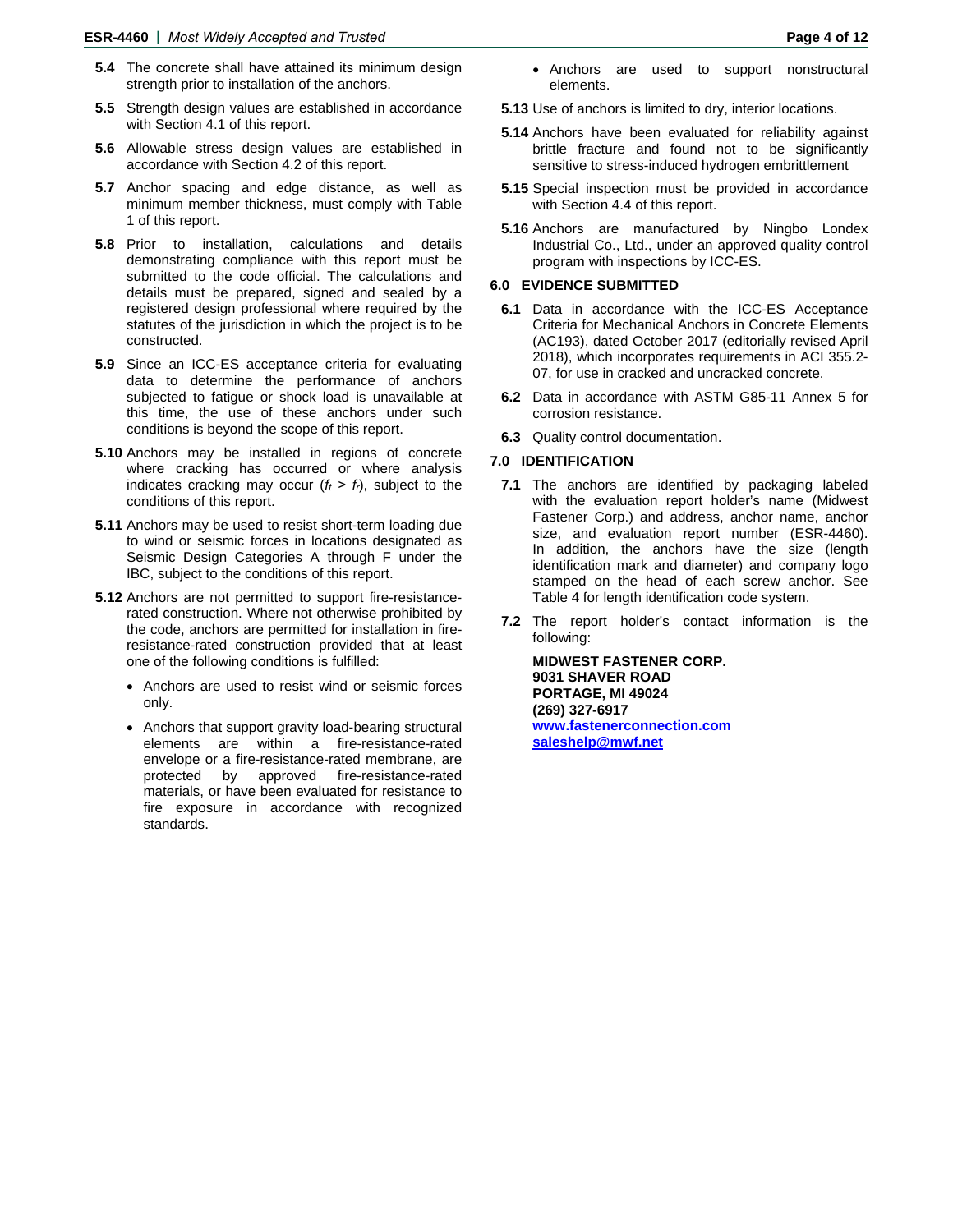| <b>Characteristic</b>                     | Symbol            | Unit          | <b>Nominal Anchor Diameter</b> |                                 |                         |                                 |                                       |                         |                         |                         |
|-------------------------------------------|-------------------|---------------|--------------------------------|---------------------------------|-------------------------|---------------------------------|---------------------------------------|-------------------------|-------------------------|-------------------------|
|                                           |                   |               | 3/8"                           |                                 | $1/2$ "                 |                                 | $5/3$ ,                               |                         | $^{3}I_{4}$ "           |                         |
| <b>Drill Bit Diameter</b>                 | $d_o$             | in<br>(mm`    | $\frac{3}{8}$<br>(9.5)         | $\frac{3}{8}$<br>(9.5)          | 1/2<br>(12.7)           | 1/2<br>(12.7)                   | $\frac{5}{8}$<br>(15.9)               | $\frac{5}{8}$<br>(15.9) | $^{3}/_{4}$<br>(19.1)   | $^{3}/_{4}$<br>(19.1)   |
| Nominal Embedment Depth                   | $h_{nom}$         | in<br>(mm)    | $2\frac{1}{2}$<br>(64)         | 3 <sub>4</sub><br>(83)          | 3<br>(76)               | $4\frac{1}{4}$<br>(108)         | $3\frac{1}{4}$<br>(83)                | 5<br>(127)              | 4<br>(102)              | $6\frac{1}{4}$<br>(159) |
| <b>Effective Embedment Depth</b>          | $h_{\text{ef}}$   | in<br>(mm)    | 1.85<br>(47)                   | 2.49<br>(63)                    | 2.21<br>(56)            | 3.27<br>(83)                    | 2.36<br>(60)                          | 3.85<br>(98)            | 2.97<br>(75)            | 4.89<br>(124)           |
| Minimum Hole Depth                        | h <sub>hole</sub> | in<br>(mm`    | $2\frac{3}{4}$<br>(70)         | 3 <sub>2</sub><br>(89)          | 33/8<br>(86)            | 4 5/8<br>(117)                  | 35/8<br>(92)                          | 53/8<br>(137)           | 43/8<br>(111)           | 65/8<br>(168)           |
| <b>Fixture Hole Diameter</b>              | df                | in<br>(mm)    |                                | $\frac{1}{2}$<br>(12.7)         | (15.9)                  | 5/8                             |                                       | $\frac{3}{4}$<br>(19.1) |                         | 7/8<br>(22.2)           |
| Maximum Installation Torque               | $T_{inst.max}$    | ft.lb<br>(Nm) | 35<br>(47)                     | 50<br>(68)                      | 45<br>(61)              | 65<br>(88)                      | 85<br>(115)                           | 100<br>(136)            | 115<br>(156)            | 150<br>(203)            |
| Maximum impact wrench torque rating       | Timpact.max       | ft Ib<br>(Nm) | 380<br>(515)                   | 380<br>(515)                    | 380<br>(515)            | 380<br>(515)                    | 380<br>(515)                          | 380<br>(515)            | 380<br>(515)            | 380<br>(515)            |
| Minimum Concrete Thickness                | $h_{min}$         | in<br>(mm)    | 4<br>(102)                     | $4\frac{3}{4}$<br>(121)         | $4\frac{3}{4}$<br>(121) | $6\frac{3}{4}$<br>(171)         | 5<br>(127)                            | $\overline{7}$<br>(178) | 6<br>(152)              | 81/8<br>(206)           |
| <b>Critical Edge Distance</b>             | $C_{ac}$          | in<br>(mm`    | 4<br>(102)                     | 5<br>(127)                      | $4\frac{1}{2}$<br>(114) | 5<br>(127)                      | $3\frac{3}{4}$<br>(95)                | 7<br>(178)              | $4\frac{1}{2}$<br>(114) | 8<br>(203)              |
| Minimum Edge Distance (C <sub>min</sub> ) | $C_{min}$         | in<br>(mm)    | $1\frac{1}{2}$<br>(38)         | 1 <sub>2</sub><br>(38)          | $1\frac{3}{4}$<br>(44)  | $1\frac{3}{4}$<br>(44)          | 1 <sup>3</sup> / <sub>4</sub><br>(44) | $1\frac{3}{4}$<br>(44)  | $1\frac{3}{4}$<br>(44)  | $1\frac{3}{4}$<br>(44)  |
| Minimum Spacing (S <sub>min</sub> )       | Smin              | in<br>(mm)    | 3<br>(76)                      | 3<br>(76)                       | 3<br>(76)               | 3<br>(76)                       | 4<br>(102)                            | 4<br>(102)              | 4<br>(102)              | 4<br>(102)              |
| Minimum Overall Anchor Length             | lanch             | in<br>(mm`    | $2\frac{3}{4}$<br>(70)         | $3\frac{1}{2}$<br>(89)          | 3 <sub>4</sub><br>(82)  | $4\frac{1}{2}$<br>(114)         | 3 <sub>2</sub><br>(89)                | $5\frac{1}{4}$<br>(133) | $4\frac{1}{4}$<br>(108) | $6\frac{1}{2}$<br>(165) |
| <b>Torque Wrench Socket Size</b>          |                   | in            |                                | 9/16                            | $^{3}/_{4}$             |                                 |                                       | 15/16                   |                         | $1\frac{1}{8}$          |
| Maximum Fixture Thickness <sup>2</sup>    | t <sub>fix</sub>  | in<br>(mm)    | $L - 2\frac{1}{2}$<br>$(L-64)$ | $L - 3\frac{1}{4}$<br>$(L-.83)$ | $L-3$<br>$(L-76)$       | $L - 4\frac{1}{4}$<br>$(L-108)$ | $L - 3\frac{1}{4}$<br>$(L-83)$        | $L-5$<br>$(L-127)$      | $L - 4$<br>$(L-102)$    | $L - 6$ %<br>$(L-159)$  |

**TABLE 1—ANCHOR INSTALLATION PARAMETERS1**

1. The tabulated data is to be used in conjunction with the design criteria given in ACI 318-14 Chapter 17 or ACI 318-11 Appendix D, as applicable.

2.  $L =$  total anchor length



**FIGURE 1—ANCHOR DIMENSIONS**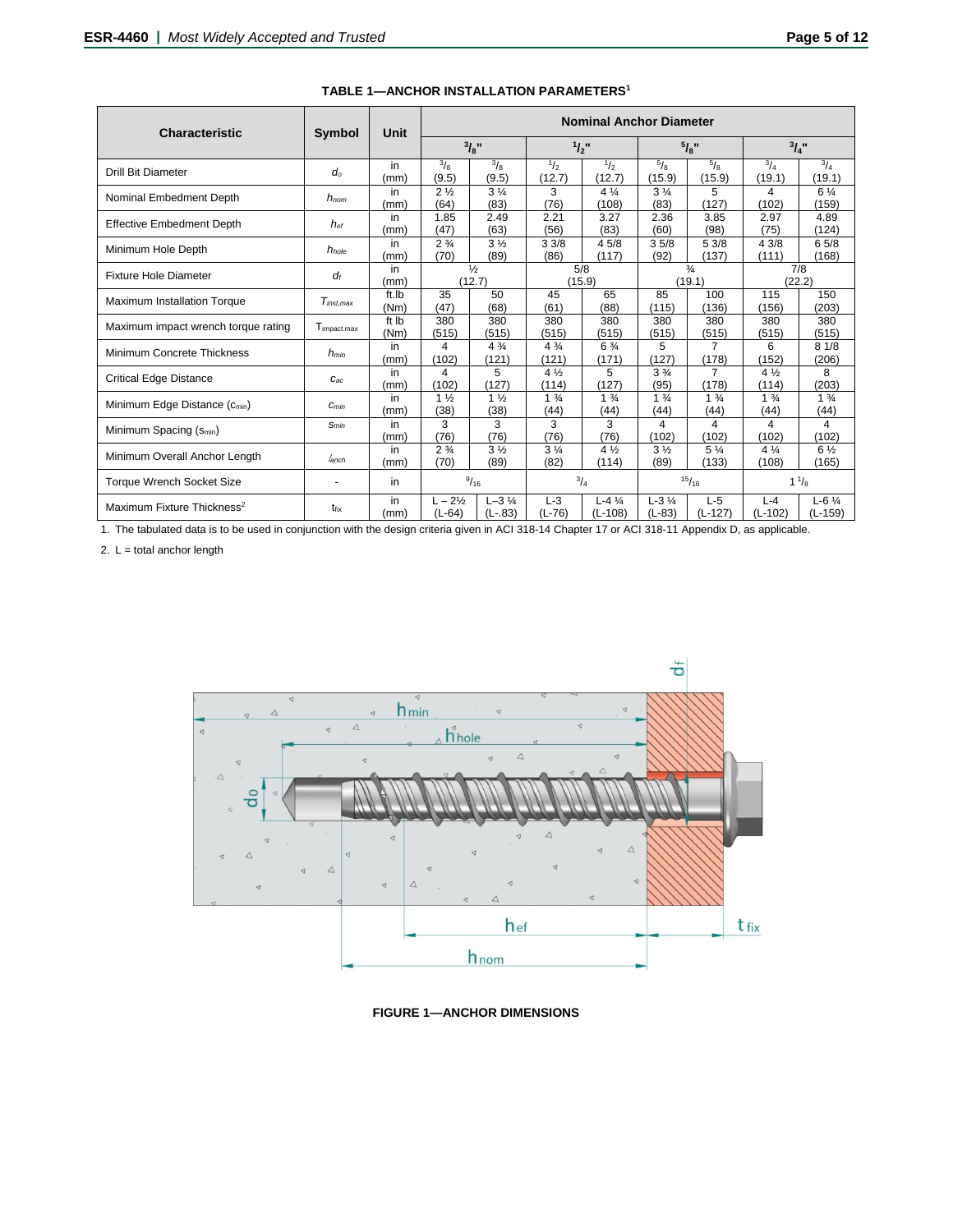|                                                                           |                         |                              |                        |                        |                                              | <b>Nominal Anchor Diameter</b> |                        |                            |                         |                         |  |  |
|---------------------------------------------------------------------------|-------------------------|------------------------------|------------------------|------------------------|----------------------------------------------|--------------------------------|------------------------|----------------------------|-------------------------|-------------------------|--|--|
| <b>Characteristic</b>                                                     | Symbol                  | <b>Unit</b>                  | 3/8"                   |                        | $1/2$ "                                      |                                | 5/8"                   |                            | $^{3}I_{4}$ "           |                         |  |  |
| Nominal Embedment Depth                                                   | $h_{nom}$               | in<br>(mm)                   | 2 <sub>2</sub><br>(64) | $3\frac{1}{4}$<br>(83) | 3<br>(76)                                    | $4\frac{1}{4}$<br>(108)        | $3\frac{1}{4}$<br>(83) | 5<br>(127)                 | $\overline{4}$<br>(102) | $6\frac{1}{4}$<br>(159) |  |  |
| 1, 2 or 3<br>$\mathbf{1}$<br><b>Anchor Category</b><br>÷.                 |                         |                              |                        |                        |                                              |                                |                        |                            |                         |                         |  |  |
|                                                                           |                         |                              |                        |                        | Steel Strength in Tension and Shear          |                                |                        |                            |                         |                         |  |  |
| Minimum specified ultimate<br>strength                                    | futa                    | psi<br>(N/mm <sup>2</sup> )  |                        | 111,000<br>(765)       | 107,000<br>(738)                             |                                | (703)                  | 102,000<br>99,000<br>(683) |                         |                         |  |  |
| Minimum specified yield strength                                          | $f_y$                   | psi<br>(N/mm <sup>2</sup> )  |                        | 88,800<br>(612)        | 85,600<br>(590)                              |                                | 81,600<br>(563)        |                            | 79,200<br>(546)         |                         |  |  |
| Effective stress area (screw<br>anchor body)                              | Ase                     | $in^2$<br>(mm <sup>2</sup> ) |                        | 0.0943<br>(60.8)       | 0.1768<br>(114.1)                            |                                | 0.2703<br>(174.4)      |                            | 0.3988<br>(257.3)       |                         |  |  |
| Steel Strength in Tension                                                 | $N_{sa}$                | Ib<br>(kN)                   |                        | 10,465<br>(46.6)       | 18,920<br>(84.1)                             |                                | 27,570<br>(122.6)      |                            | 39,480<br>(175.6)       |                         |  |  |
| Strength Reduction Factor for<br>Steel Failure in Tension                 | $\phi_{sa}$             | ÷,                           |                        |                        |                                              | 0.65                           |                        |                            |                         |                         |  |  |
| Steel Strength in Shear                                                   | $V_{sa}$                | Ib<br>(kN)                   | 4,815<br>(21.4)        | 4,850<br>(21.6)        | 7,270<br>(32.3)                              | 9,370<br>(41.7)                | 10,300<br>(45.8)       | 12,735<br>(56.7)           | 14,240<br>(63.3)        | 14,240<br>(63.3)        |  |  |
| Steel Strength in Shear,<br>Seismic                                       | $V_{sa,eq}$             | lb<br>(kN)                   | 4,075<br>(18.1)        | 4,075<br>(18.1)        | 5,075<br>(22.6)                              | 7,140<br>(31.8)                | 8,030<br>(35.7)        | 10,300<br>(45.8)           | 12,105<br>(53.9)        | 12,105<br>(53.9)        |  |  |
| Strength Reduction Factor for<br>Steel Failure in Shear                   | $\phi_{sa}$             | ÷,                           |                        |                        |                                              | 0.60                           |                        |                            |                         |                         |  |  |
|                                                                           |                         |                              |                        |                        | Pullout Strength in Tension <sup>3</sup>     |                                |                        |                            |                         |                         |  |  |
| Pullout Strength in Uncracked<br>Concrete                                 | $N_{p,uncr}$            | Ib<br>(kN)                   |                        | $\overline{a}$         | $\blacksquare$                               | ÷,                             | ä,                     | ÷,                         |                         |                         |  |  |
| Pullout Strength in Cracked<br>Concrete                                   | $N_{p,cr}$              | Ib<br>(kN)                   | $\overline{a}$         | ÷.                     | 3,225<br>(14.3)                              | ä,                             | ä,                     | $\overline{\phantom{a}}$   | $\blacksquare$          |                         |  |  |
| Pullout Strength in Cracked<br>Concrete, Seismic                          | $N_{p,eq}$              | Ib<br>(kN)                   |                        |                        | 3,225<br>(14.3)                              |                                |                        |                            |                         |                         |  |  |
| Normalization Exponent,<br><b>Uncracked Concrete</b>                      | $\boldsymbol{n}$        | ä,                           |                        |                        | 0.50                                         |                                |                        |                            |                         |                         |  |  |
| Normalization Exponent,<br><b>Cracked Concrete</b>                        | $\boldsymbol{n}$        | ä,                           | $\blacksquare$         | ÷,                     | 0.35                                         |                                | ÷,                     | ÷,                         |                         |                         |  |  |
| Strength Reduction Factor for<br>Pullout Strength in Tension              | $\pmb{\phi}_P$          | $\overline{a}$               |                        |                        |                                              | 0.65                           |                        |                            |                         |                         |  |  |
|                                                                           |                         |                              |                        |                        | <b>Concrete Breakout Strength in Tension</b> |                                |                        |                            |                         |                         |  |  |
| Effective embedment                                                       | hef                     | in<br>(mm)                   | 1.85<br>(47)           | 2.49<br>(63)           | 2.21<br>(56)                                 | 3.27<br>(83)                   | 2.36<br>(60)           | 3.85<br>(98)               | 2.97<br>(75)            | 4.89<br>(124)           |  |  |
| Effectiveness Factor for<br><b>Uncracked Concrete</b>                     | Kuncr                   | $\blacksquare$               |                        | 27                     |                                              | 24                             |                        |                            |                         |                         |  |  |
| <b>Effectiveness Factor for</b><br><b>Cracked Concrete</b>                | $k_{cr}$                | $\blacksquare$               |                        | 17                     | 21                                           |                                |                        | 17                         |                         |                         |  |  |
| Strength Reduction Factor for<br>Concrete Breakout Strength<br>in Tension | $\phi_{cb}$             |                              |                        |                        |                                              | 0.65                           |                        |                            |                         |                         |  |  |
| Axial stiffness in service load<br>range in uncracked concrete            | $\beta_{\textit{uncr}}$ | lb/inch<br>(N/mm)            | 63,150<br>(11,059)     | 207,850<br>(36, 400)   | 139,250<br>(24, 386)                         | 140,060<br>(24, 528)           | 222,870<br>(39,031)    | 254,980<br>(44, 653)       | 292,630<br>(51, 247)    | 305.530<br>(53, 506)    |  |  |
| Axial stiffness in service load<br>range in cracked concrete              | $\beta$ cr              | lb/inch<br>(N/mm)            | 63,150<br>(11,059)     | 174,020<br>(30, 476)   | 130.385<br>(22, 834)                         | 140,060<br>(24, 528)           | 105,130<br>(18, 411)   | 192,280<br>(33, 673)       | 160.050<br>(28, 029)    | 165,525<br>(28, 968)    |  |  |
|                                                                           |                         |                              |                        |                        | <b>Concrete Breakout Strength in Shear</b>   |                                |                        |                            |                         |                         |  |  |
| Nominal Diameter                                                          | $d_o^2$                 | in<br>(mm)                   | 3/8<br>(9.5)           | 3/8<br>(9.5)           | 1/2<br>(12.7)                                | 1/2<br>(12.7)                  | 5/8<br>(15.9)          | 5/8<br>(15.9)              | 3/4<br>(19.1)           | 3/4<br>(19.1)           |  |  |
| Load Bearing Length of<br>Anchor                                          | le                      | in<br>(mm)                   | 1.85<br>(47)           | 2.49<br>(63)           | 2.21<br>(56)                                 | 3.27<br>(83)                   | 2.36<br>(60)           | 3.85<br>(98)               | 2.97<br>75)             | 4.89<br>(124)           |  |  |
| Reduction Factor for<br>Concrete Breakout Strength                        | $\phi_{cb}$             | $\overline{a}$               | 0.70                   |                        |                                              |                                |                        |                            |                         |                         |  |  |
| in Shear<br><b>Concrete Pryout Strength in Shear</b>                      |                         |                              |                        |                        |                                              |                                |                        |                            |                         |                         |  |  |
| Coefficient for Pryout<br>Strength                                        | $K_{CP}$                | $\overline{a}$               |                        | 1.0                    |                                              | 2.0                            | 1.0                    |                            | 2.0                     |                         |  |  |
| Reduction Factor for Pryout<br>Strength in Shear                          | $\pmb{\phi}$ cp         | $\overline{a}$               | 0.70                   |                        |                                              |                                |                        |                            |                         |                         |  |  |

### **TABLE 2—ANCHOR DESIGN INFORMATION1,2**

1. The tabulated data is to be used in conjunction with the design criteria given in ACI 318-14 Chapter 17 or ACI 318-11 Appendix D, as applicable.

2. All values of ϕ were determined from the load combinations of IBC Section 1605.2, ACI 318-14 Section 5.3 or ACI 318-11 Section 9.2, as applicable. If the load combinations of ACI 318-11 Appendix C are used, then the appropriate value of ϕ must be determined in accordance with ACI 318-11 D.4.4. For reinforcement that meets ACI 318-14 Chapter 17 or ACI 318 Appendix D, as applicable, requirements for Condition A, see ACI 318-14 17.3.3 or ACI 318-11 D.4.3, as applicable, for the appropriate ϕ factor when the load combinations of IBC Section 1605.2, ACI 318-14 Section 5.3 or ACI 318-11 Section 9.2, as applicable, are used.

3. Where no value is reported for pullout strength, this resistance does not need to be considered.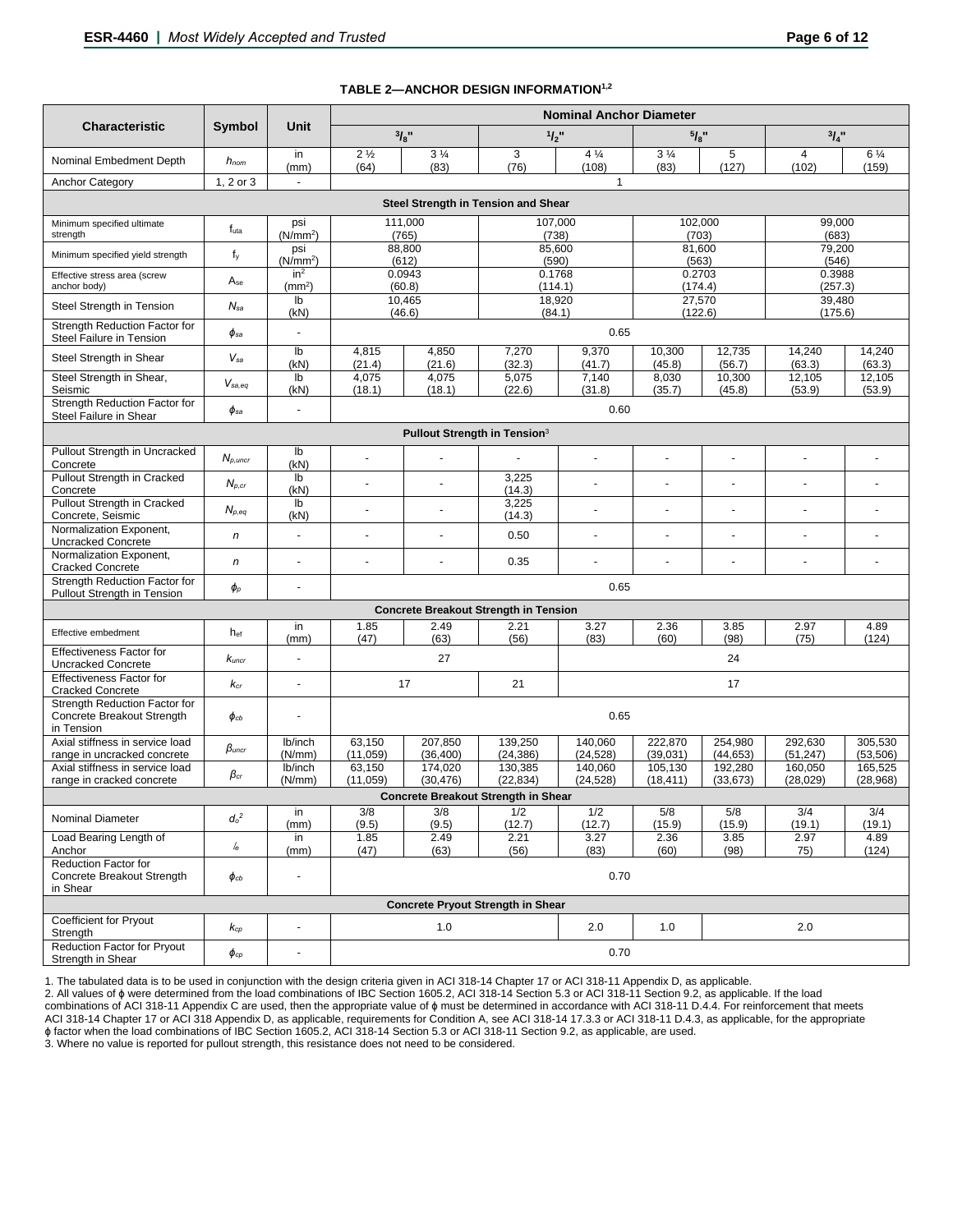

# **1. DRILL**

Drill a hole into the base material of the correct diameter and depth using a drill bit that meets the requirements of ANSI B212.15

Caution: oversized holes in base material will reduce or eliminate the mechanical interlock of the threads with the base material and reduce the anchor's load capacity

# **2. BLOW AND CLEAN**

Remove dust and debris from hole using a hand pump, compressed air or a vacuum to remove loose particles left from drilling.

# **3. INSTALL**

Select a powered impact wrench or a torque wrench that does not exceed the maximum torque Timpact, max or Tinst, max respectively. Attach an appropriate sized hex socket to the wrench. Mount the screw anchor head in the socket.

### **4. APPLY TORQUE**

Drive the anchor with an impact driver or a torque wrench through the fixture and into the hole until the anchor head washer comes in contact with the fixture. The anchor must be snug after installation. Do not spin the hex socket off the anchor to disengage.

The screw anchors are permitted to be loosened by a maximum of one full turn and retightened with a torque wrench or a powered impact wrench to facilitate fixture attachment or realignment

**FIGURE 2—MANUFACTURER'S PUBLISHED INSTALLATION INSTRUCTIONS**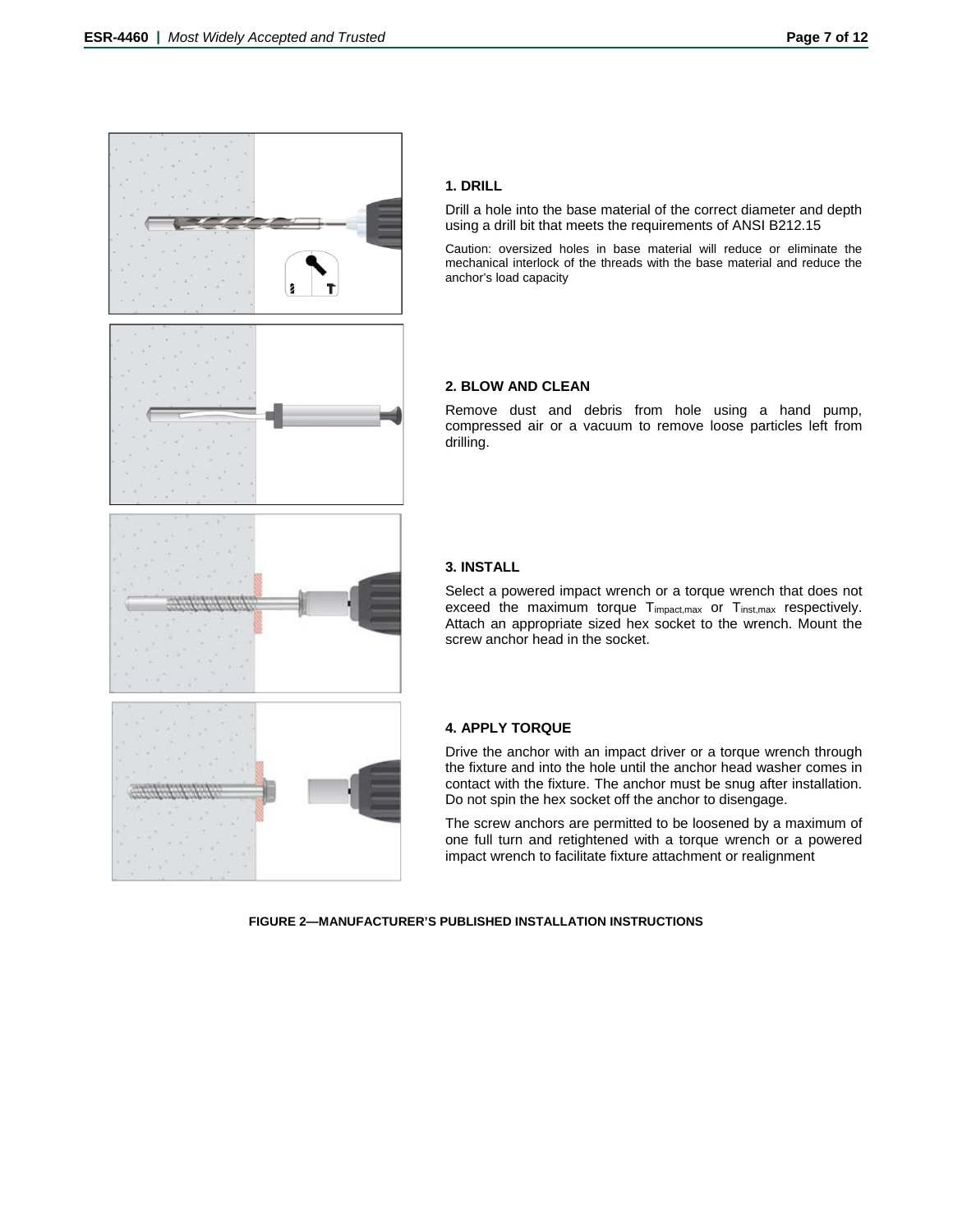**TABLE 3—EXAMPLE ALLOWABLE STRESS DESIGN VALUES FOR ILLUSTRATIVE PURPOSES1,2,3,4,5,6,7,8,9,10**

| <b>Nominal Anchor Diameter</b> | <b>Nominal Embedment Depth</b> | <b>Allowable Tension Load</b> |  |  |  |  |
|--------------------------------|--------------------------------|-------------------------------|--|--|--|--|
| d <sub>o</sub>                 | $h_{nom}$                      | Tallowable, ASD               |  |  |  |  |
| (inch)                         | (inch)                         | (1b)                          |  |  |  |  |
| $^{3}/_{8}$                    | $2^{1/2}$                      | 1,326                         |  |  |  |  |
| $^{3}/_{8}$                    | $3^{1/4}$                      | 2,330                         |  |  |  |  |
| $\frac{1}{2}$                  | 3                              | 1,948                         |  |  |  |  |
| $\frac{1}{2}$                  | $4^{1}/_{4}$                   | 3,116                         |  |  |  |  |
| $^{5}/_8$                      | $3^{1}/_{4}$                   | 1,911                         |  |  |  |  |
| $^{5}/_8$                      | 5                              | 3,981                         |  |  |  |  |
| $^{3}/_{4}$                    | 4                              | 2,698                         |  |  |  |  |
| $^{3}/_{4}$                    | $6^{1}/_{4}$                   | 5,699                         |  |  |  |  |

1. Single anchor.<br>2. Static tension I

2. Static tension loading only.<br>3. Concrete determined to ren

3. Concrete determined to remain uncracked for the life of the anchorage.<br>4. Load combinations taken from ACI 318-14 Section 5.3 or ACI 318-11 S 4. Load combinations taken from ACI 318-14 Section 5.3 or ACI 318-11 Section 9.2, as applicable with no seismic loading.

5. 30% Dead Load (D) and 70% Live Load (L), controlling load combination 1.2D + 1.6L.

6. Calculation of the weighted average for α = 1.2 x 0.3 + 1.6 x 0.7 = 1.48

7. Normal weight concrete,  $f'_{c} = 2,500$  psi.<br>8.  $c_{a1} = c_{a2} \ge c_{ac}$ 

8.  $c_{a1} = c_{a2} \ge c_{ac}$ 

9. Concrete thickness h ≥ h<sub>min</sub>.

10. Values are for Condition B (supplementary reinforcement in accordance with ACI 318-14 7.3.3 or ACI 318-11 D.4.3 is not provided).

**TABLE 4—TORQUEMASTER SCREW ANCHOR LENGTH CODE IDENTIFICATION SYSTEM** 

| Length ID marking on<br>hex head |                                | A              | в              | C              | D              |                |                | G              | н              |                | ۰.             | Κ              |                | M              | N              |
|----------------------------------|--------------------------------|----------------|----------------|----------------|----------------|----------------|----------------|----------------|----------------|----------------|----------------|----------------|----------------|----------------|----------------|
| Overall                          | From                           | $1\frac{1}{2}$ | C<br>∸         | $2\frac{1}{2}$ | 3              | $3\frac{1}{2}$ |                | $4\frac{1}{2}$ | 5              | $5\frac{1}{2}$ | 6              | $6\frac{1}{2}$ |                | $7\frac{1}{2}$ | 8              |
| anchor<br>length<br>(in.)        | Up to, but<br>not<br>including |                | $2\frac{1}{2}$ | 3              | $3\frac{1}{2}$ | 4              | $4\frac{1}{2}$ | 5              | $5\frac{1}{2}$ | 6              | $6\frac{1}{2}$ |                | $7\frac{1}{2}$ | 8              | $8\frac{1}{2}$ |

### Illustrative Procedure:

1/2" diameter TorqueMaster screw anchor with nominal embedment depth,  $h_{nom} = 4$  1/4".

| Step 1 | Calculate steel strength in tension according to ACI 318-14<br>17.4.1 or ACI 318-11 D.5.1, as applicable.                                                         | $\phi_{sa}$ . N <sub>sa</sub> = 0.65 x 18.918 = <b>12.296 lb</b>                                            |
|--------|-------------------------------------------------------------------------------------------------------------------------------------------------------------------|-------------------------------------------------------------------------------------------------------------|
| Step 2 | Calculate concrete breakout strength in tension according to ACI<br>318-14 17.4.1.1 or ACI 318-11 D.5.2, as applicable.                                           | $\phi_{cb}$ . N <sub>cb</sub> = 0.65 x 24 x (2500) <sup>0.5</sup> x (3.27) <sup>1.5</sup> = <b>4,612 lb</b> |
| Step 3 | Calculate pullout strength in tension according to ACI 318-14<br>17.4.1.1 or ACI 318-11 D.5.3, as applicable.                                                     | Pull out not to be considered                                                                               |
| Step 4 | Controlling value from steps 1, 2 and 3 above:                                                                                                                    | $\phi N_n = 4,612$ lb                                                                                       |
| Step 5 | Divide the controlling value by the conversion factor, $\alpha$ , as<br>determined in design assumption 5 and in accordance with<br>Section 4.2.1 of this report. | $T_{\text{allowable. ASD}} = 4,612 / 1.48 = 3,116$ Ib                                                       |



**FIGURE 3—TORQUEMASTER SCREW ANCHOR**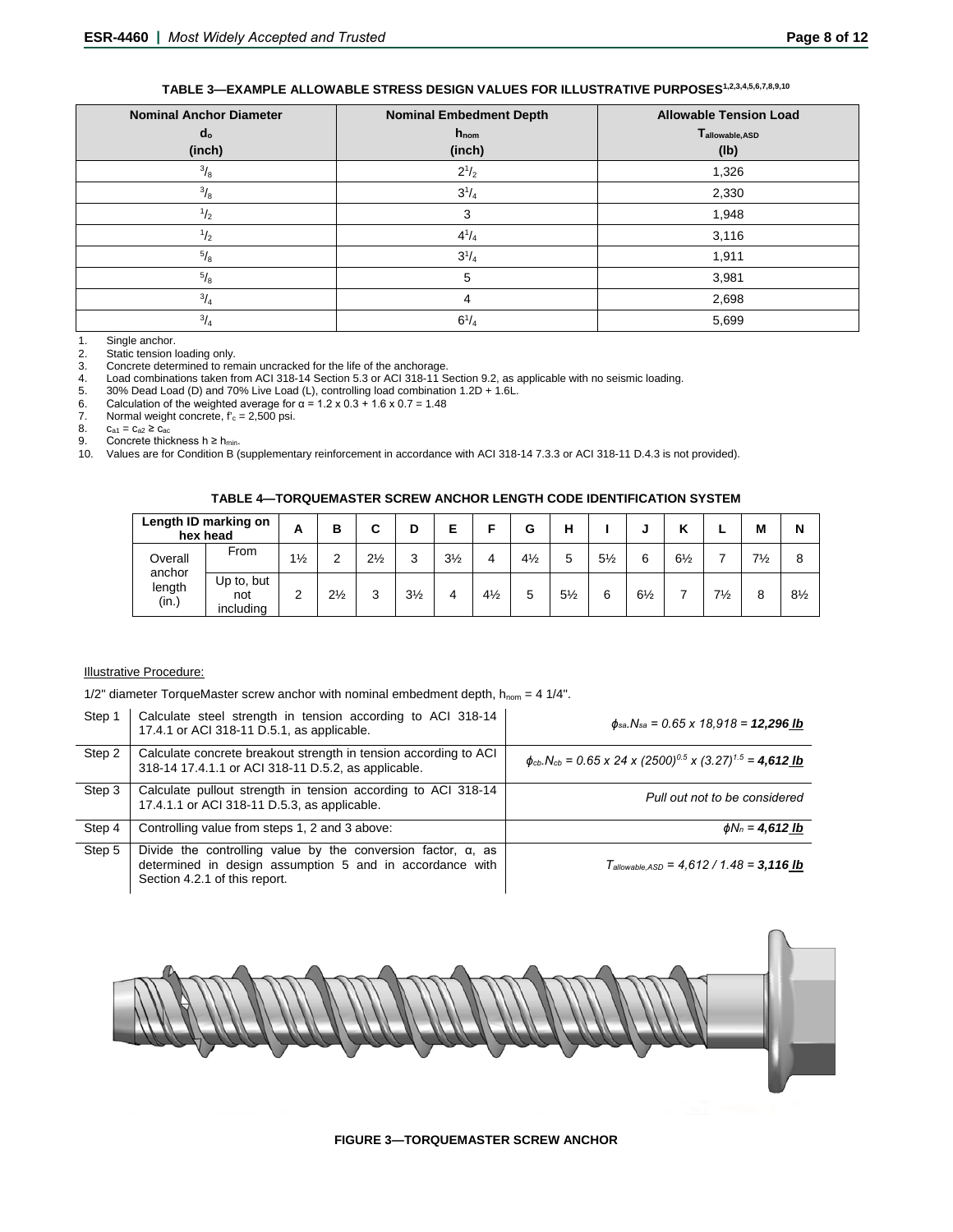<span id="page-8-0"></span>

# **ICC-ES Evaluation Report ESR-4460 LABC and LARC Supplement**

*Issued August 2019 This report is subject to renewal August 2020.*

**[www.icc-es.org](http://www.icc-es.org/) | (800) 423-6587 | (562) 699-0543** *A Subsidiary of the International Code Council ®*

**DIVISION: 03 00 00—CONCRETE Section: 03 16 00—Concrete Anchors**

**DIVISION: 05 00 00—METALS Section: 05 05 19—Post-Installed Concrete Anchors**

**REPORT HOLDER:**

**MIDWEST FASTENER CORP.**

**EVALUATION SUBJECT:**

# **TORQUEMASTER LARGE DIAMETER CONCRETE SCREW ANCHORS FOR USE IN CRACKED AND UNCRACKED CONCRETE**

# **1.0 REPORT PURPOSE AND SCOPE**

### **Purpose:**

The purpose of this evaluation report supplement is to indicate that the TorqueMaster screw anchors for use in cracked and uncracked concrete, described in ICC-ES master evaluation report **ESR-4460**, have also been evaluated for compliance with the codes noted below as adopted by the Los Angeles Department of Building and Safety (LADBS).

### **Applicable code edition***s***:**

- 2017 *City of Los Angeles Building Code* (LABC)
- 2017 *City of Los Angeles Residential Code* (LARC)

# **2.0 CONCLUSIONS**

The TorqueMaster screw anchors for use in cracked and uncracked concrete, described in Sections 2.0 through 7.0 of the master evaluation report [ESR-4460,](#page-0-0) comply with the LABC Chapter 19*,* and the LARC, and are subject to the conditions of use described in this supplement.

# **3.0 CONDITIONS OF USE**

The TorqueMaster screw anchors for use in cracked and uncracked concrete described in this evaluation report must comply with all of the following conditions:

- All applicable sections in the master evaluation report **ESR-4460**.
- The design, installation, conditions of use and identification of the anchors are in accordance with the 2015 *International Building Code®* (2015 IBC) provisions noted in the master evaluation report **ESR-4460**.
- The design, installation and inspection are in accordance with additional requirements of LABC Chapters 16 and 17, as applicable.
- Under the LARC, an engineered design in accordance with LARC Section R301.1.3 must be submitted.
- The allowable strength and design strength values listed in the master evaluation report and tables are for the connection of the anchors to the concrete. The connection between the anchors and the connected members shall be checked for capacity (which may govern).

This supplement expires concurrently with the master report, issued August 2019.

*ICC-ES Evaluation Reports are not to be construed as representing aesthetics or any other attributes not specifically addressed, nor are they to be construed as an endorsement of the subject of the report or a recommendation for its use. There is no warranty by ICC Evaluation Service, LLC, express or implied, as to any finding or other matter in this report, or as to any product covered by the report.*

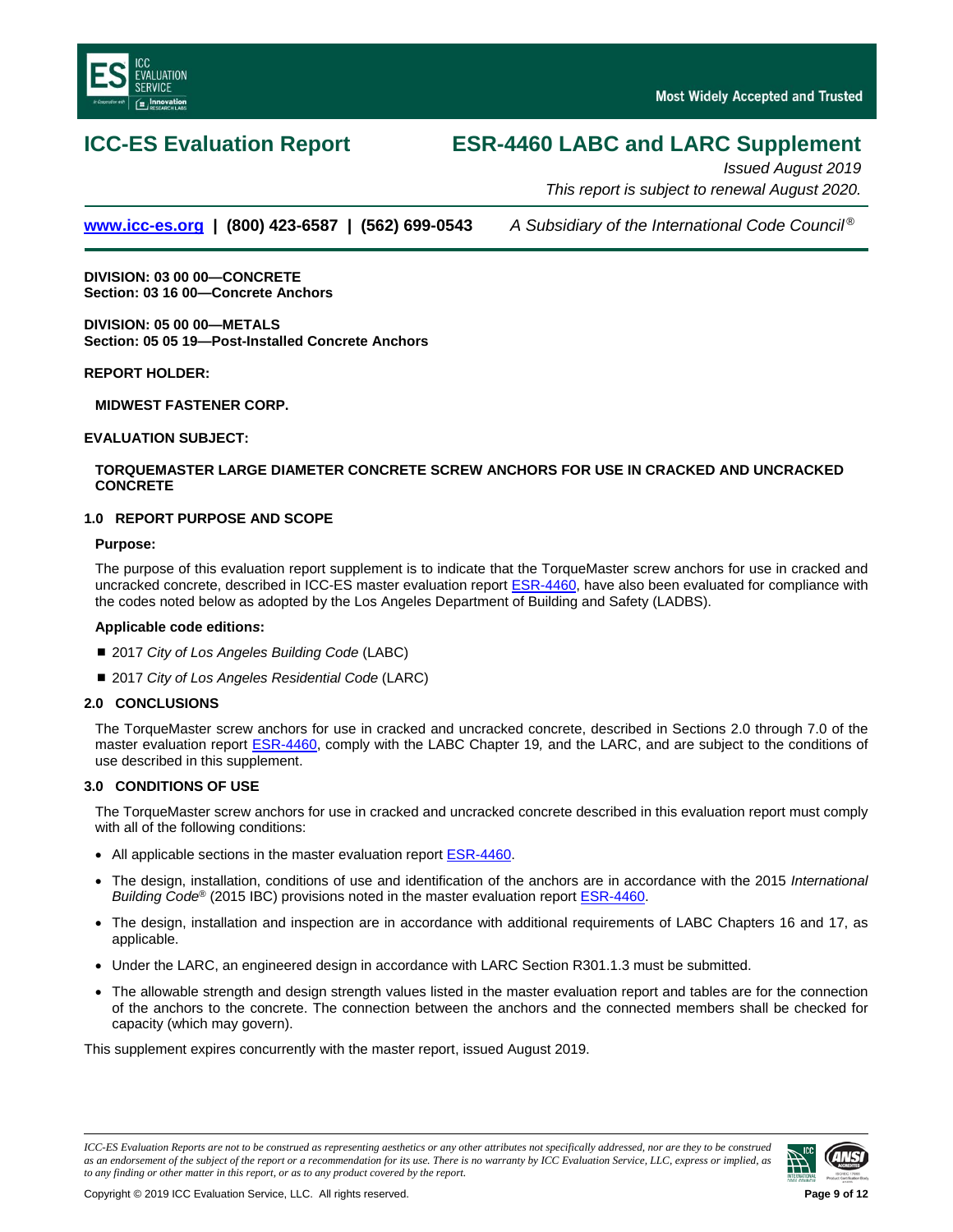

# **ICC-ES Evaluation Report ESR-4460 CBC and CRC Supplement**

*Issued August 2019 This report is subject to renewal August 2020*

# **[www.icc-es.org](http://www.icc-es.org/) | (800) 423-6587 | (562) 699-0543** *A Subsidiary of the International Code Council ®*

**DIVISION: 03 00 00—CONCRETE Section: 03 16 00—Concrete Anchors**

**DIVISION: 05 00 00—METALS Section: 05 05 19—Post-Installed Concrete Anchors**

**REPORT HOLDER:**

**MIDWEST FASTENER CORP.**

**EVALUATION SUBJECT:**

# **TORQUEMASTER LARGE DIAMETER CONCRETE SCREW ANCHORS FOR USE IN CRACKED AND UNCRACKED CONCRETE**

# **1.0 REPORT PURPOSE AND SCOPE**

**Purpose:**

The purpose of this evaluation report supplement is to indicate that the TorqueMaster screw anchors for use in cracked and uncracked concrete, recognized in ICC-ES master evaluation report ESR-4460, have also been evaluated for compliance with the codes noted below.

### **Applicable code editions:**

■ 2019 and 2016 *California Building Code* (CBC)

For evaluation of applicable chapters adopted by the California Office of Statewide Health Planning and Development (OSHPD) and Division of the State Architect (DSA), see Sections 2.1 and 2.2 below.

■ 2019 and 2016 *California Residential Code* (CRC)

### **2.0 CONCLUSIONS**

The TorqueMaster screw anchors for use in cracked and uncracked concrete, described in Sections 2.0 through 7.0 of the master evaluation report ESR-4460, comply with CBC Chapter 19 and CRC Section R301.1.3, provided the design and installation are in accordance with the 2018 and 2015 *International Building Code*® (IBC), as applicable provisions noted in the master report, and the additional inspection requirements of the CBC Sections 16 and 17.

# **2.1 OSHPD:**

The TorqueMasterscrew anchors for use in cracked and uncracked concrete, described in Sections 2.0 through 7.0 of the master evaluation report ESR-4460, comply with CBC amended Sections in Chapters 16, 17 and 19, and Chapters 16A, 17A and 19A, provided the design and installation are in accordance with the 2018 and 2015 *International Building Code*® (IBC), as applicable, provisions noted in the master report, and the additional requirements in Sections 2.1.1 to 2.1.3 of this supplement:

**2.1.1 Verification Test Requirements:** The installation verification test loads, frequency, and acceptance criteria shall be in accordance with Sections 1901.3.4 [OSHPD 1R, 2 and 5 for 2019 CBC, OSHPD 2 for 2016 CBC] and 1910A.5 [OSHPD 1 & 4 for 2019 and 2016 CBC] of the CBC, as applicable.

**2.1.2 Special Inspection Requirements:** Periodic special inspection is required, in accordance with Section 1705.1.1 and Table 1705.3 [OSHPD 1R, 2 and 5 for 2019 CBC and OSHPD 2 for 2016 CBC], or Section 1705A.1.1, and Table 1705A.3 [OSHPD 1 & 4] of the CBC, as applicable. In addition, special inspection is required for special seismic certification for designated seismic system in accordance with amended Section 1705.13.3.1 [OSHPD 1R, 2 and 5 for 2019 CBC, OSHPD 2 for 2016 CBC] and Section 1705A.12.4 [OSHPD 1 & 4 for 2019 and 2016 CBC] of the CBC, as applicable.

**2.1.3 Conditions of Use:** 

*ICC-ES Evaluation Reports are not to be construed as representing aesthetics or any other attributes not specifically addressed, nor are they to be construed as an endorsement of the subject of the report or a recommendation for its use. There is no warranty by ICC Evaluation Service, LLC, express or implied, as to any finding or other matter in this report, or as to any product covered by the report.*

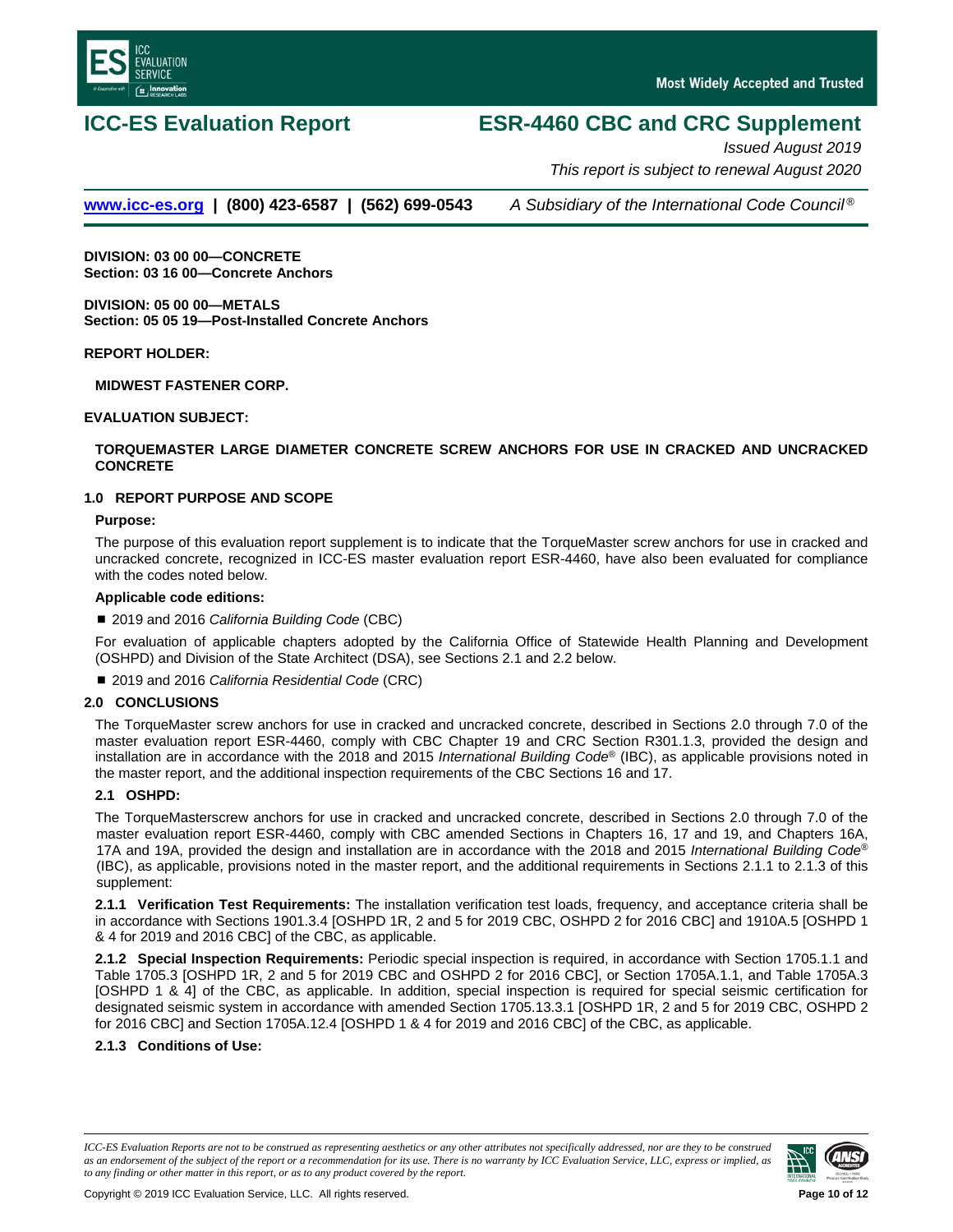- 1. Where moment resistance is assumed at the base of the superstructure elements, deformation of the superstructure to foundation connection shall be considered in accordance with Section 1617A.1.16 [OSHPD 1 & 4] of the 2019 CBC or Section 1616A.1.16 [OSHPD 1 & 4] of the 2016 CBC, as applicable.
- 2. The screw anchors may be loosened and retightened in accordance with Section 4.3 of the master report to perform verification test requirements specified in Section 2.1.1 of this supplement. Re-use of screw anchors or screw anchor holes shall not be permitted.

# **2.2 DSA:**

The TorqueMaster screw anchors for use in cracked and uncracked concrete, described in Sections 2.0 through 7.0 of the master evaluation report ESR-4460, comply with CBC amended Sections in Chapters 16 and 19, and Chapters 16A, 17A and 19A, provided the design and installation are in accordance with the 2018 and 2015 *International Building Code*® (IBC), as applicable, the provisions noted in the master report, and the additional requirements in Sections 2.2.1 to 2.2.3 of this supplement:

**2.2.1 Verification Test Requirements:** The installation verification test loads, frequency, and acceptance criteria shall be in accordance with Sections 1909.2.7 [DSA-SS/CC] and 1910A.5 [DSA-SS] of the CBC, as applicable.

**2.2.2 Special Inspection Requirements:** Periodic special inspection is required, in accordance with Section 1705A.1.1, and Table 1705A.3 [DSA-SS, DSA-SS/CC] of the CBC. In addition, special inspection is required for special seismic certification for designated seismic system in accordance Section 1705A.12.4 [DSA-SS, DSA-SS/CC] of the CBC, as applicable.

# **2.2.3 Conditions of Use:**

- 1. Where moment resistance is assumed at the base of the superstructure elements, deformation of the superstructure to foundation connection shall be considered in accordance with Section 1617.11.14 [DSA-SS/CC] or Section 1617A.1.16 [DSA-SS] of the 2019 CBC, and 1616.10.14 [DSA-SS/CC] or Section 1616A.1.16 [DSA-SS] of the 2016 CBC, as applicable.
- 2. The screw anchors may be loosened and retightened in accordance with Section 4.3 of the master report to perform verification test requirements specified in Section 2.2.1 of this supplement. Re-use of screw anchors or screw anchor holes shall not be permitted.

This supplement expires concurrently with the master report, issued August 2019.